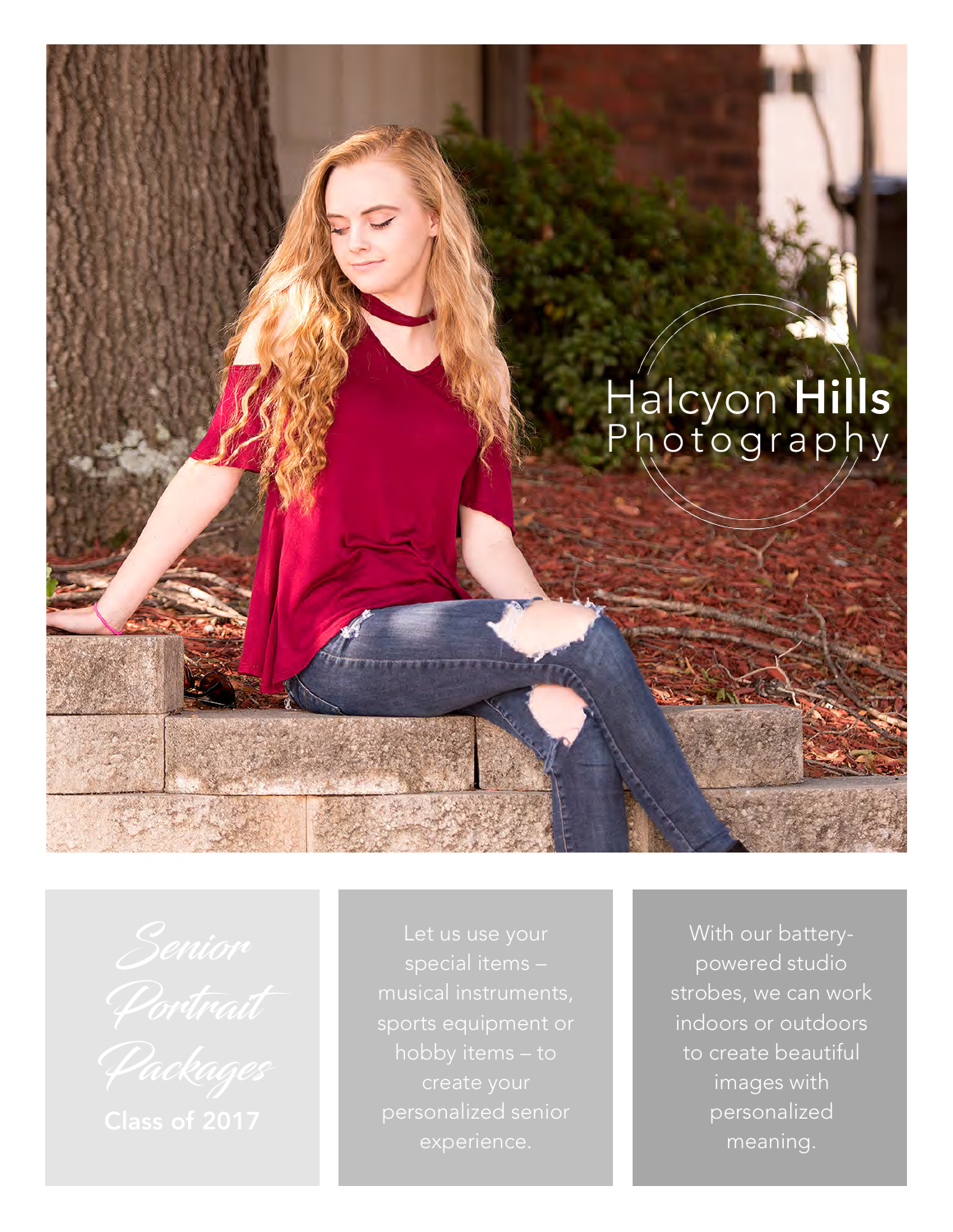

Halcyon Hills Photography Senior Model Portraits

At Halcyon Hills Photography, we create exciting portrait collections for high school seniors, capturing images showing who they are and where they're going.

Sessions can be in our studio, at one of our outdoor sites, or at locations with special meaning for the senior. We can provide makeup artists or hair stylists on request. We'll show key interests of each senior with customized sessions in up to three separate locations and up to five outfits.

With our experience in photographing both female and male models, we can help you look your best with the right lighting, the right posing and the right settings.



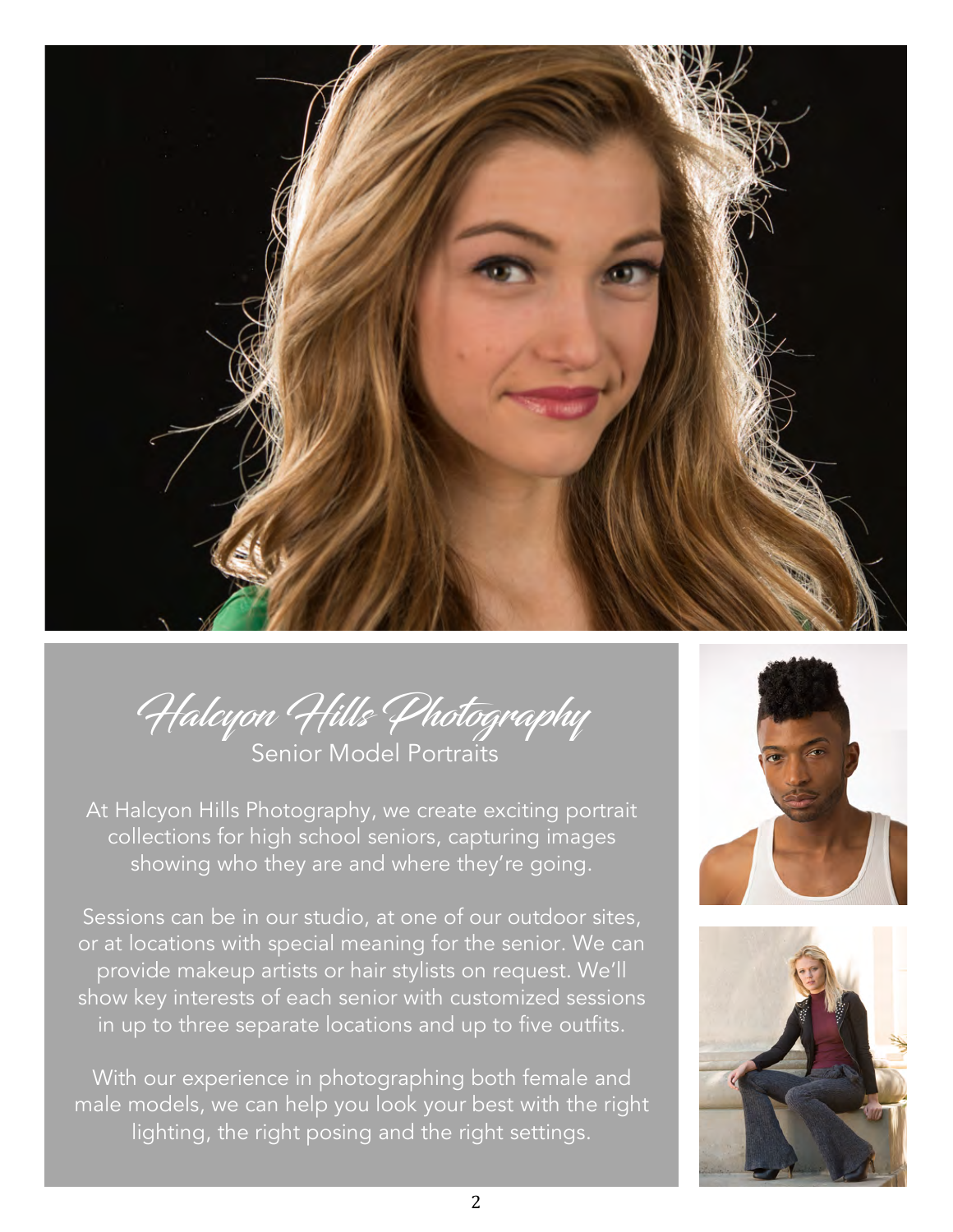





So, here's how it works.

- 1. We schedule an introductory meeting to get to know each other and let me see the real you. Then we can design a session that covers all your key issues.
- 2. We talk about outfits, colors, props, locations (plus any required location permits) as well as what types of products you want from the session (prints, albums, files etc.). At this point, a 50% deposit on the session fee is required.
- 3. We do the photography. For a multiplelocation session, you need to allow at least 4 hours. The remaining session fee is due at this time.
- 4. I work up the photos, including retouching, and we meet at the studio to review them on my projection screen so you can **select the images** you want. A 50% deposit on any items ordered is due now.
- 5. I get your products printed and deliver them to you. The remaining balance for printed items is due at this time.

The session fee of **\$425** includes photography for up to 4 hours in up to 3 locations, with unlimited outfits in that time.

PLUS, you get ten 72 dpi digital files FREE. This is the right file size for sharing on Facebook etc.